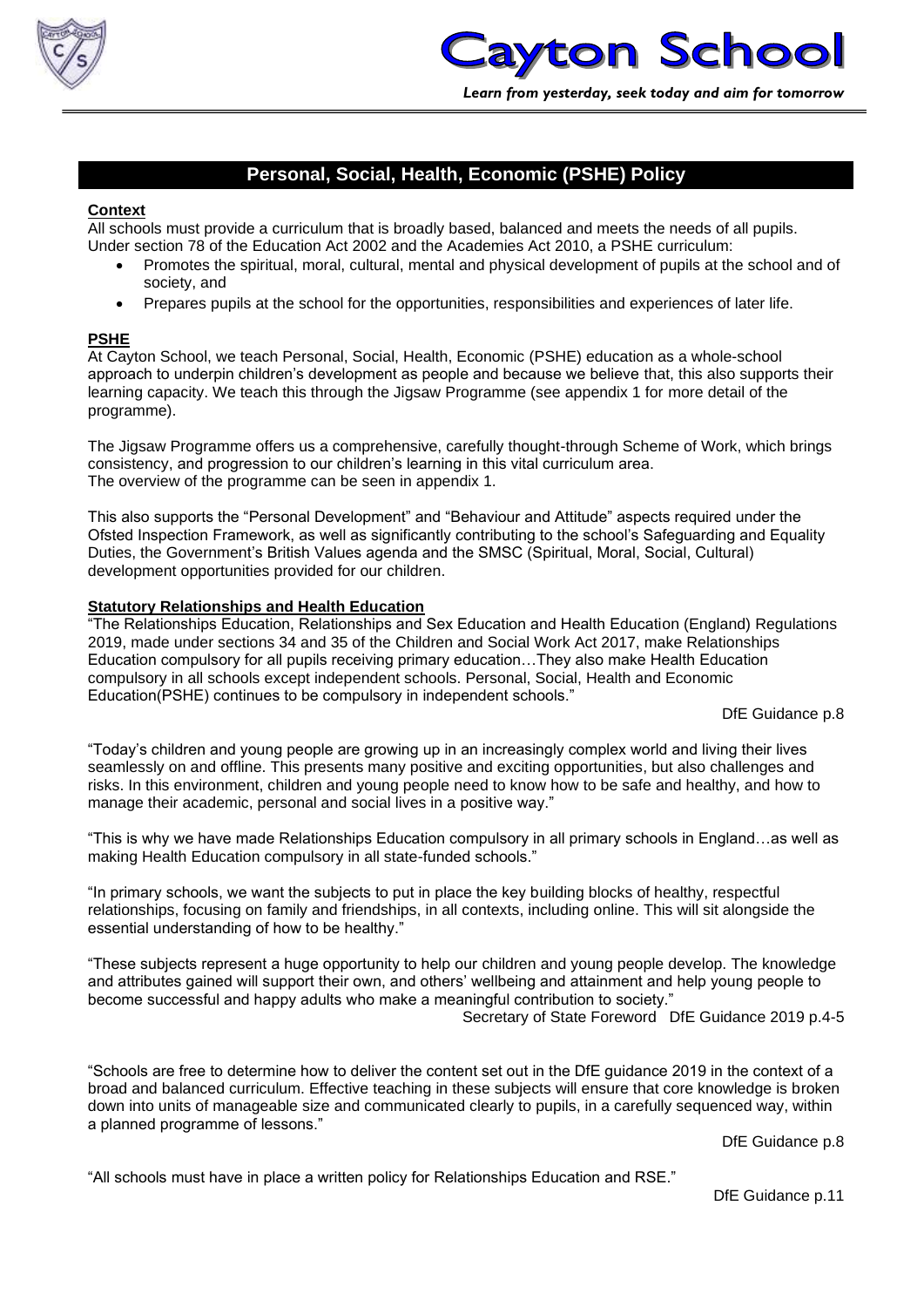# **Cayton School**

*Continued…. Page 2 of 4*

Here, at Cayton School we value PSHE as one way to support children's development as human beings, to enable them to understand and respect who they are, to empower them with a voice and to equip them for life and learning.

We include the statutory Relationships and Health Education within our whole-school PSHE Programme.

To ensure progression and a spiral curriculum, we use Jigsaw, the mindful approach to PSHE, as our chosen teaching and learning programme and tailor it to your children's needs. The mapping document: Jigsaw 3-11 and statutory Relationships and Health Education, shows exactly how Jigsaw and therefore our school, meets the statutory Relationships and Health Education requirements.

This programme's complimentary update policy ensures we are always using the most up to date teaching materials and that our teachers are well supported.

Our PSHE policy is informed by existing DfE guidance:

- Keeping Children Safe in Education (statutory guidance)
- Respectful School Communities: Self Review and Signposting Tool (a tool to support a whole school approach that promotes respect and discipline)
- Behaviour and Discipline in Schools (advice for schools, including advice for appropriate behaviour between pupils)
- Equality Act 2010 and schools
- SEND code of practice: 0 to 25 years (statutory guidance)
- Alternative Provision (statutory guidance)
- Mental Health and Behaviour in Schools (advice for schools)
- Preventing and Tackling Bullying (advice for schools, including advice on cyberbullying)
- Sexual violence and sexual harassment between children in schools (advice for schools)
- The Equality and Human Rights Commission Advice and Guidance (provides advice on avoiding discrimination in a variety of educational contexts)
- Promoting Fundamental British Values as part of SMSC in schools (guidance for maintained schools on promoting basic important British values as part of pupils' spiritual, moral, social and cultural (SMSC)
- SMSC requirements for independent schools (guidance for independent schools on how they should support pupils' spiritual, moral, social and cultural development).

The Jigsaw Programme is aligned to the PSHE Association Programmes of Study for PSHE. *What do we teach when and who teaches it?*

*Whole-school approach*

Jigsaw covers all areas of PSHE for the primary phase including statutory Relationships and Health Education. The table below gives the learning theme of each of the six Puzzles (units) and these are taught across the school; the learning deepens and broadens every year.

| Term      | <b>Puzzle (Unit)</b>             | Content                                                                                                                             |
|-----------|----------------------------------|-------------------------------------------------------------------------------------------------------------------------------------|
| Autumn 1: | Being Me in My<br>World          | Includes understanding my own identity and how I fit well in the class,<br>school and global community. Jigsaw Charter established. |
| Autumn 2: | Celebrating<br><b>Difference</b> | Includes anti-bullying (cyber and homophobic bullying included) and<br>understanding                                                |
| Spring 1: | Dreams and Goals                 | Includes goal-setting, aspirations, who do I want to become and what<br>would I like to do for work and to contribute to society    |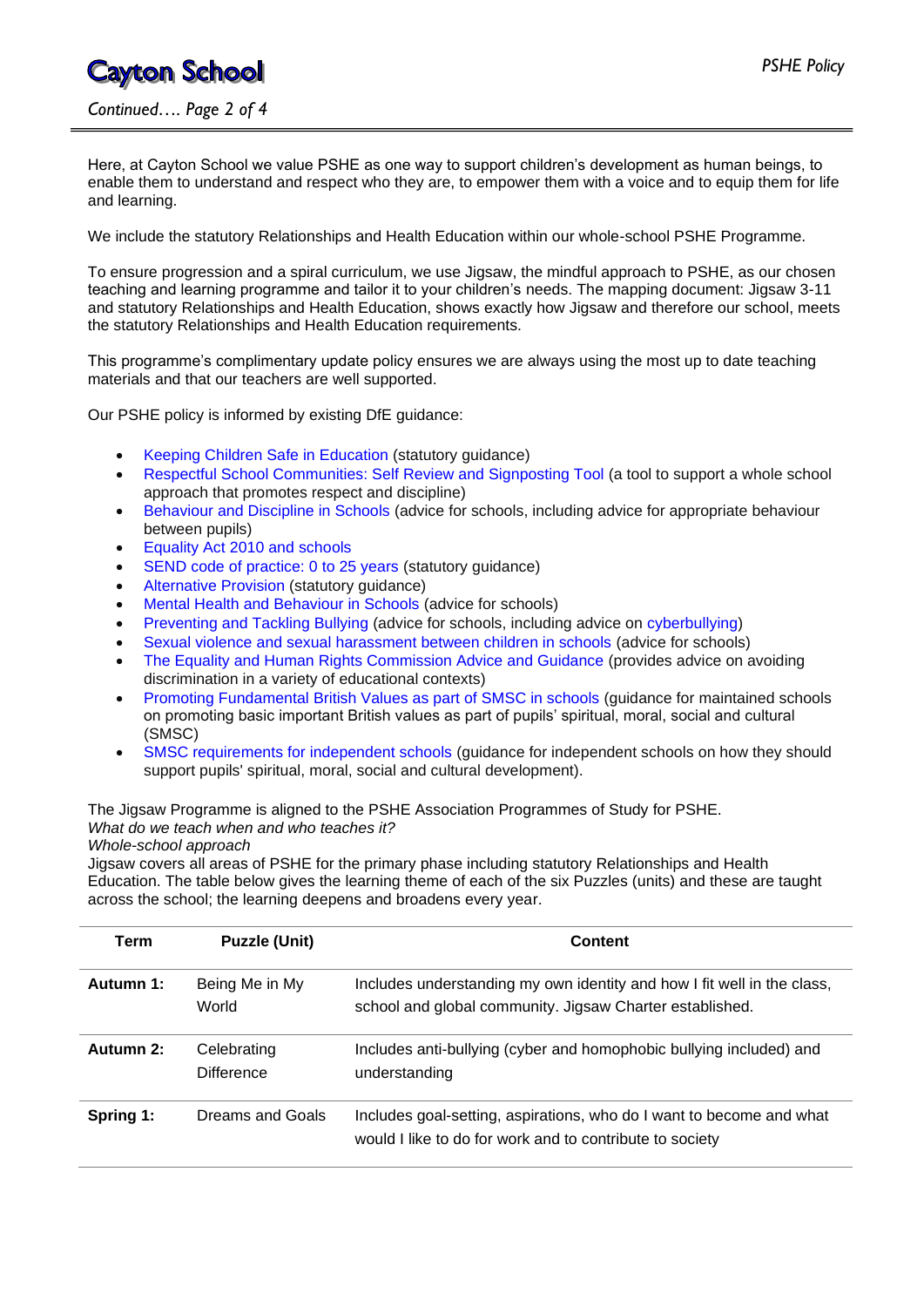# **Cayton School**

*Continued…. Page 3 of 4*

| Spring 2: | <b>Healthy Me</b>    | Includes drugs and alcohol education, self-esteem and confidence as<br>well as healthy lifestyle choices, sleep, nutrition, rest and exercise |
|-----------|----------------------|-----------------------------------------------------------------------------------------------------------------------------------------------|
| Summer 1: | <b>Relationships</b> | Includes understanding friendship, family and other relationships,<br>conflict resolution and communication skills, bereavement and loss      |
| Summer 2: | Changing Me          | Includes Relationships and Sex Education in the context of coping<br>positively with change                                                   |

At Cayton School, we allocate specific time to PSHE each week in order to teach the PSHE knowledge and skills in a developmental and age-appropriate way.

These explicit lessons are reinforced and enhanced in many ways:

Assemblies, praise and reward system, Learning Charter, through relationships child to child, adult to child and adult to adult across the school. We aim to 'live' what is learnt and apply it to everyday situations in the school community.

Class teachers deliver the weekly lessons to their own classes.

#### **Relationships Education**

#### *What does the DfE statutory guidance on Relationships Education expect children to know by the time they leave primary school?*

Relationships Education in primary schools will cover 'Families and people who care for me', 'Caring friendships', 'Respectful relationships', 'Online relationships', and 'Being safe'.

The expected outcomes for each of these elements can be found further on in this policy. The way the Jigsaw Programme covers these is explained in the mapping document: Jigsaw 3-11, Statutory Relationships, and Health Education.

It is important to explain that whilst the 'Relationships Puzzle' (unit) in Jigsaw covers most of the statutory Relationships Education, some of the outcomes are also taught elsewhere in Jigsaw e.g. the 'Celebrating Difference Puzzle' helps children appreciate that there are many types of family composition and that each is important to the children involved. This holistic approach ensures the learning is reinforced through the year and across the curriculum.

#### **Sex Education**

Cayton School have a separate policy for RSE**.**

#### **Monitoring and Review**

The Governing board monitors this policy on an annual basis, if the policy needs modification. The Governing Board considers any comments from parents about the PSHE (RSHE) programme, and makes a record of all such comments. Governors scrutinise and ratify teaching materials to check they are in accordance with the school's ethos.

#### **Equality**

#### **This policy will inform the school's Equalities Plan.**

The DfE Guidance 2019 (p. 15) states, "Schools should ensure that the needs of all pupils are appropriately met, and that all pupils understand the importance of equality and respect. Schools must ensure they comply with the relevant provisions of the Equality Act 2010 under which sexual orientation and gender reassignment are amongst the protected characteristics…

At the point at which schools consider it appropriate to teach their pupils about LGBT (Lesbian, Gay, Bisexual, Transgender), they should ensure this content is fully integrated into their programmes of study for this area of the curriculum rather than delivered as a stand-alone unit or lesson. Schools are free to determine how they